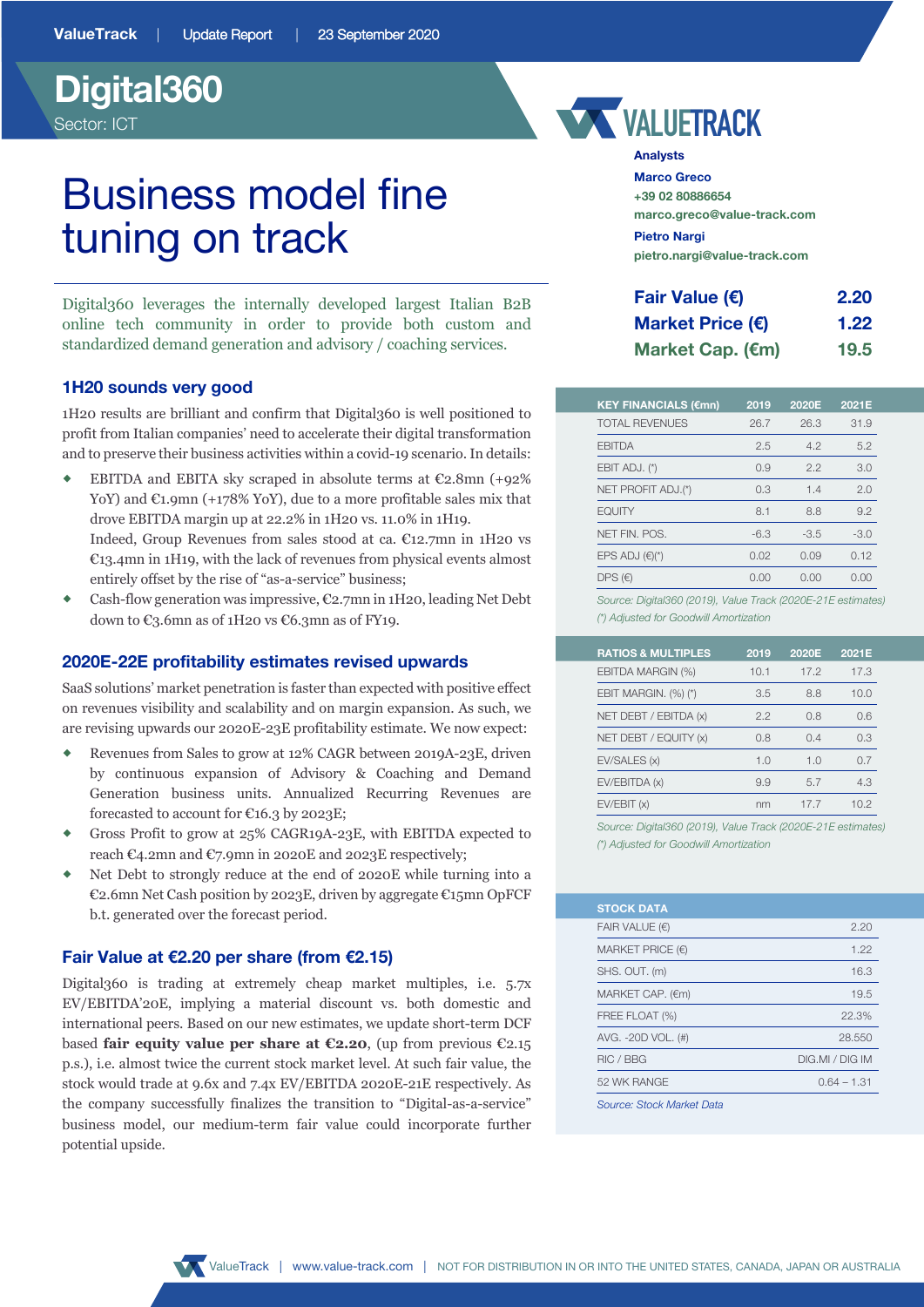

#### **Business Description**

Digital360 is an Italian based B2B "Match-Making Platform" whose aim is to establish profitable connections between entrepreneurs and public administration demanding digital solutions on one side and digital / tech vendors eager for prospect clients on the other one.

The company operates through two main business units: Demand Generation and Advisory & Coaching, providing both custom and engineered/standardized services. Digital360 is currently evolving both divisions toward a "Digital-as-aservice" business model, based on annual or multiyear subscriptions and leading to recurring revenue.

#### **Key Financials**

| €mn                        | 2018A  | 2019A    | 2020E     | 2021E  |
|----------------------------|--------|----------|-----------|--------|
| <b>Net Revenues</b>        | 22.0   | 25.0     | 24.5      | 30.1   |
| Chg. % YoY                 |        | 13.5%    | $-1.7%$   | 22.5%  |
| <b>EBITDA</b>              | 2.6    | 2.5      | 4.2       | 5.2    |
| EBITDA Margin (%)          |        | 10.1%    | 17.2%     | 17.3%  |
| <b>EBIT</b>                | 0.4    | 0.1      | 1.4       | 2.2    |
| EBIT Margin (%)            |        | 0.3%     | 5.6%      | 7.4%   |
| <b>Net Profit</b>          | $-0.4$ | $-0.8$   | 0.7       | 1.2    |
| Chg. % YoY                 |        | 88.4%    | $-179.7%$ | 79.4%  |
| <b>Adjusted Net Profit</b> | 0.3    | 0.3      | 1.4       | 2.0    |
| Chg. % YoY                 | nm     | 7.8%     | nm        | 36.1%  |
|                            |        |          |           |        |
| <b>Net Fin. Position</b>   | $-4.6$ | $-6.3$   | $-3.5$    | $-3.0$ |
| Net Fin. Pos. / EBITDA (x) | 1.8    | 2.5      | 0.8       | 0.6    |
|                            |        |          |           |        |
| Capex                      | $-2.2$ | $-1.9$   | $-2.2$    | $-2.3$ |
| OpFCF b.t.                 | 0.9    | $-1.2$   | 3.5       | 2.7    |
| OpFCF b.t. as % of EBITDA  | 36.4%  | $-47.6%$ | 84.0%     | 52.6%  |

*Source: Digital360 (historical figures), Value Track (estimates)*

#### **Investment case**

#### **Strengths / Opportunities**

- ® Exposure to a fast-growing and resilient reference market;
- ® Largest Italian tech community to be commercially exploited;
- ® Deep knowledge of the tech space to unlock future growth opportunities;
- ® Outstanding track record in the M&A field.

#### **Weaknesses / Risks**

- $\bullet$  Lower size if compared to competitors;
- ® Business model fine tuning implies an execution risk and may require additional managerial / technical capabilities, as well as additional funding.

**Shareholders Structure**



*Source: Digital360*

#### **FY19 Sales by business line**



*Source: Digital360*

### **ARR – Annual Recurring Revenues**



*Source: Digital360*

#### **Stock multiples @ €2.20 Fair Value**

|                         | 2020E | 2021E |
|-------------------------|-------|-------|
| EV / SALES (x)          | 1.6   | 1.3   |
| EV / EBITDA (x)         | 9.6   | 7.4   |
| EV / EBIT (x)           | 29.6  | 17.5  |
| $EV / Cap.$ Empl. $(x)$ | 3.3   | 3.2   |
| OpFCF Yield (%)         | 9.3   | 8.1   |
| $P / E$ Adj. $(x)$      | 24.9  | 18.3  |
| P / BV (x)              | 4.5   | 3.9   |
| Div. Yield. (%)         | O.O   | 0.0   |

*Source: Value Track*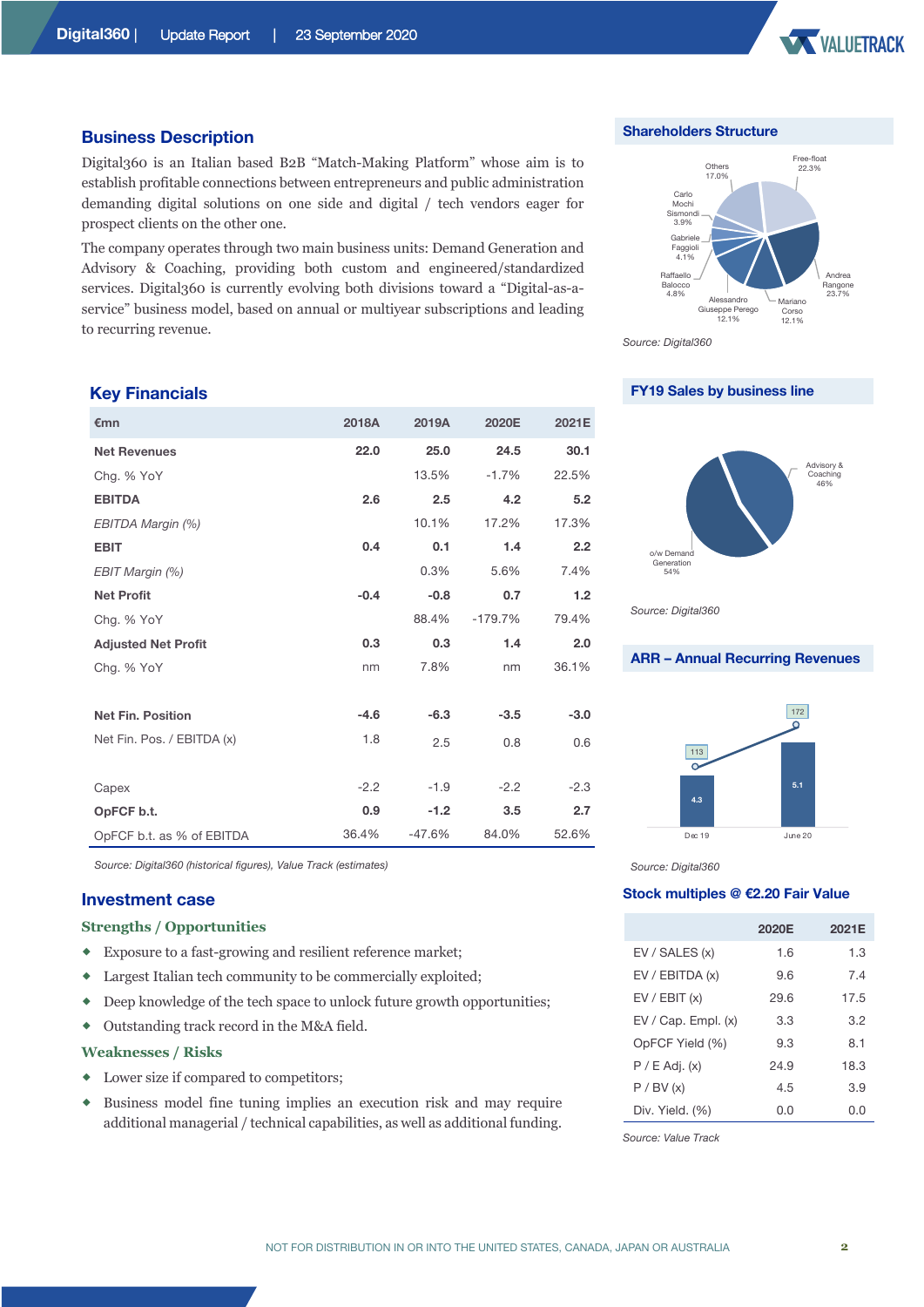

### **1H20 Interim results better than expected**

1H20 results are brilliant and confirm that Digital360 is well positioned to profit from Italian companies' need to accelerate their digital transformation and to preserve their business activities within a covid-19 scenario.

#### **1H20 figures at glance**

Digital360 1H20 financial figures came out as follows:

- ® **Value of Production** down -5% YoY, from €14.1mn 1H19 to €13.4mn in 1H20;
- ® **EBITDA at €2.8mn,** +92% YoY with EBITDA margin at 22.2%, dramatically increased from 11% as of 1H19;
- **Net Profit at €1.5mn, strongly higher than expected** and with a significantly improvement with respect to €0.3mn as of 1H19;
- **Net Debt at €3.6mn,** from €6.3mn as of 2019 year-end thanks to the strong cash generation in 1H20.

#### **Digital360: Main Financials 1H19 and 1H20**

| $\epsilon$ mn                     | 1H <sub>19</sub> | 1H <sub>20</sub> | Change YoY (%) |
|-----------------------------------|------------------|------------------|----------------|
| Total Revenues <i>i.e.</i> V.o.P. | 14.1             | 13.4             | $-5%$          |
| <b>EBITDA</b>                     | 1.5              | 2.8              | 92%            |
| Net Profit                        | $-0.1$           | 1.1              | n.m.           |
| Net Profit Adj.                   | 0.3              | 1.5              | n.m.           |
|                                   |                  |                  |                |
| <b>Net Financial Position</b>     | $-6.3$           | $-3.6$           | $- -$          |

*Source: Digital360, Value Track Analysis*

#### **Key messages**

Digital360 1H20 financial figures are:

- In line with our full year estimates as far as the top line evolution is concerned, as the government restrictions on public events which reduced part of company's business activity was counterbalanced by outstanding growth in the fully digital "as-a-service" business;
- ® **Higher than our implied full year expectations in terms of operating profitability** thanks to Revenues mix, i.e. the higher incidence of "as-a-service" business;
- ® **Much better than our implied full year estimates as far as cash flow generation is concerned**, again thanks to the intrinsic features of "as-a-service" business based on annual or multiyear subscriptions paid in advance.

#### **Top line: "As-a-service" business more than offsetting the lack of physical events**

Digital360's Total Revenues (V.o.P.) slightly decreased by 5%, from €14.1mn as of 1H19 to ca. €13.4mn in 1H20, obviously burdened by the exceptional events that impacted the first half of 2020 and that prevented the company from organizing some key physical revenue generating events.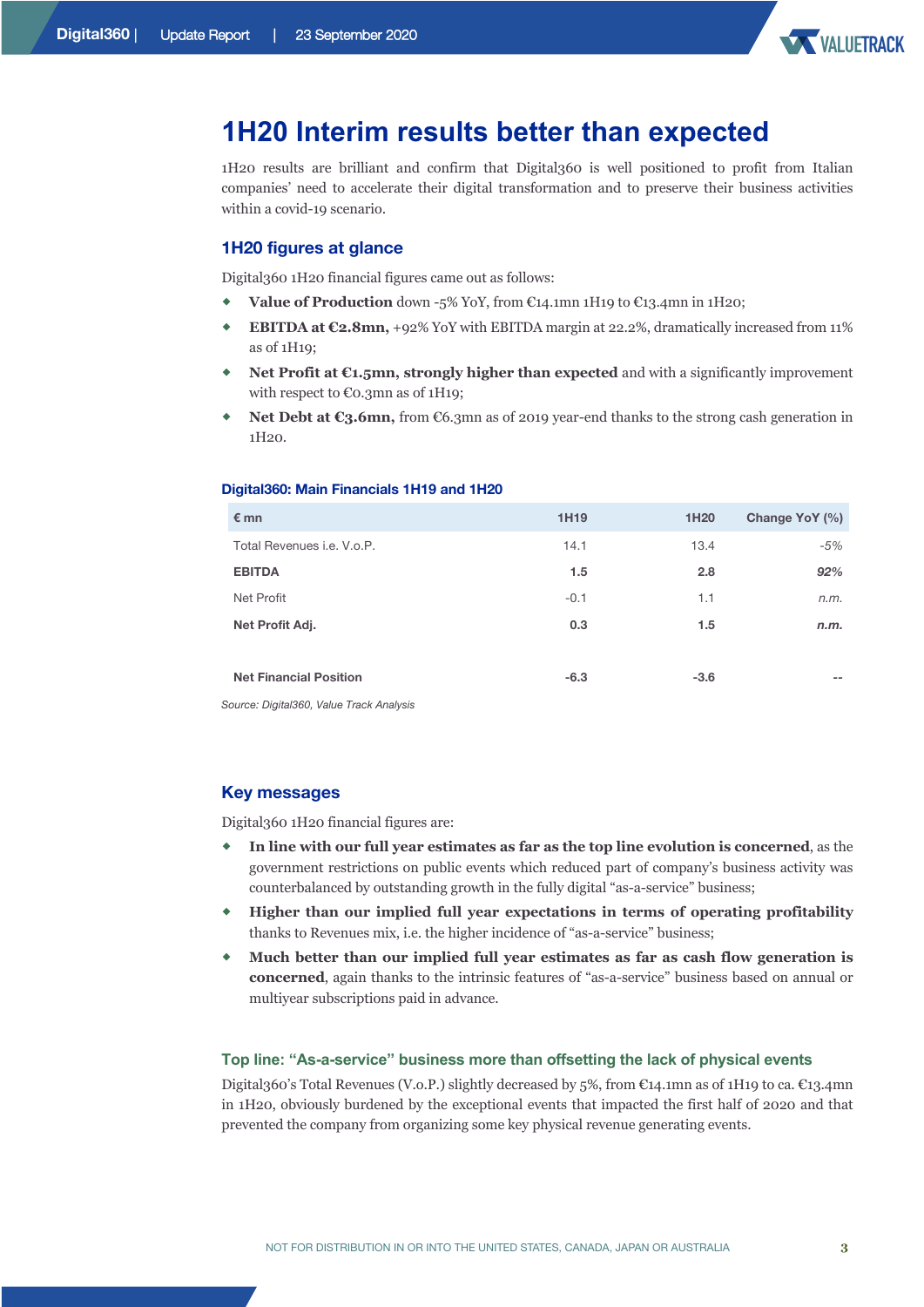| $(IT GAAP, \epsilon mn)$   | <b>1H19A</b> | <b>2H19A</b> | 1H <sub>20</sub> | Chg. 1H20/1H19 |
|----------------------------|--------------|--------------|------------------|----------------|
| <b>Revenue from Sales</b>  | 13.4         | 11.5         | 12.7             | $-5.3%$        |
| Other Revenue              | 0.0          | 0.3          | 0.1              | n.m.           |
| <b>Total Revenues</b>      | 13.4         | 11.5         | 12.7             | $-5.1%$        |
| Capitalized R&D costs      | 0.7          | 0.7          | 0.7              | $-6.3%$        |
| <b>Value of Production</b> | 14.1         | 12.5         | 13.4             | $-5.2\%$       |

#### **Digital360: Value of Production 1H19A – 1H20A**

*Source: Value Track Analysis* 

As far as Revenues breakdown is concerned, 1H20 has had a change on mix of sale compared to 1H19. As we said, due to the sanitary emergency in 1H20 the company recorded a significant reduction on business activities related to physical events and also lead generation services were down -23% YoY.

On the contrary, Advisory & Coaching services recorded the highest growth rates YoY (+23%) and accounted for 50 % of total sales.

It is noteworthy to underline that in FY19**,** €4.3mn annualized recurring revenue (ARR) were gained**,** resulting from roughly #115 subscriptions, while **at end of June '20, ARR totaled €5.1mn**, growing 19% vs. Dec'19 and corresponding to #172 subscriptions.

| (IT GAAP, $\varepsilon$ mn)    | <b>1H19A</b> | <b>2H19A</b> | 1H <sub>20</sub> | Chg. 1H20/1H19 |
|--------------------------------|--------------|--------------|------------------|----------------|
| <b>Demand Generation</b>       | 8.3          | 5.4          | 6.4              | $-23%$         |
| As % of Sales                  | 62.1%        | 48.3%        | 50.6%            |                |
| <b>Advisory &amp; Coaching</b> | 5.1          | 5.7          | 6.3              | 23%            |
| As % of Sales                  | 37.9%        | 51.7%        | 49.4%            | $-35%$         |
| <b>Revenue from Sales</b>      | 13.4         | 11.1         | 12.7             | $-5%$          |
|                                |              |              |                  |                |
| Ann. Recur. Rev. (ARR)         | 1.7          | 4.3          | 5.1              | n.m.           |
| As % of Sales                  | 12.3%        | 45.1%        | 40.3%            |                |

#### **Digital360: Revenue Breakdown 1H19A – 1H20A**

*Source: Value Track Analysis* 

#### **Higher profitability as the high-margins sales weighted more on total figures**

The main driver of profitability improvement is the increased incidence of "as-a-service" business which is characterized by higher than average margins. Indeed:

® We estimate that **Gross Profit has marked a positive growing trend, reaching ca. €4.2mn** in 1H20 vs €3.1mn in 1H19, supported by lower incidence of direct costs on total sales, consistent with the new sales mix. As a consequence, we calculate that **Gross Margin has increased sharply,** at ca. 33% vs 23% in 1H19.

This confirms the unlocked scalability of business model and successful new strategy based on SaaS services.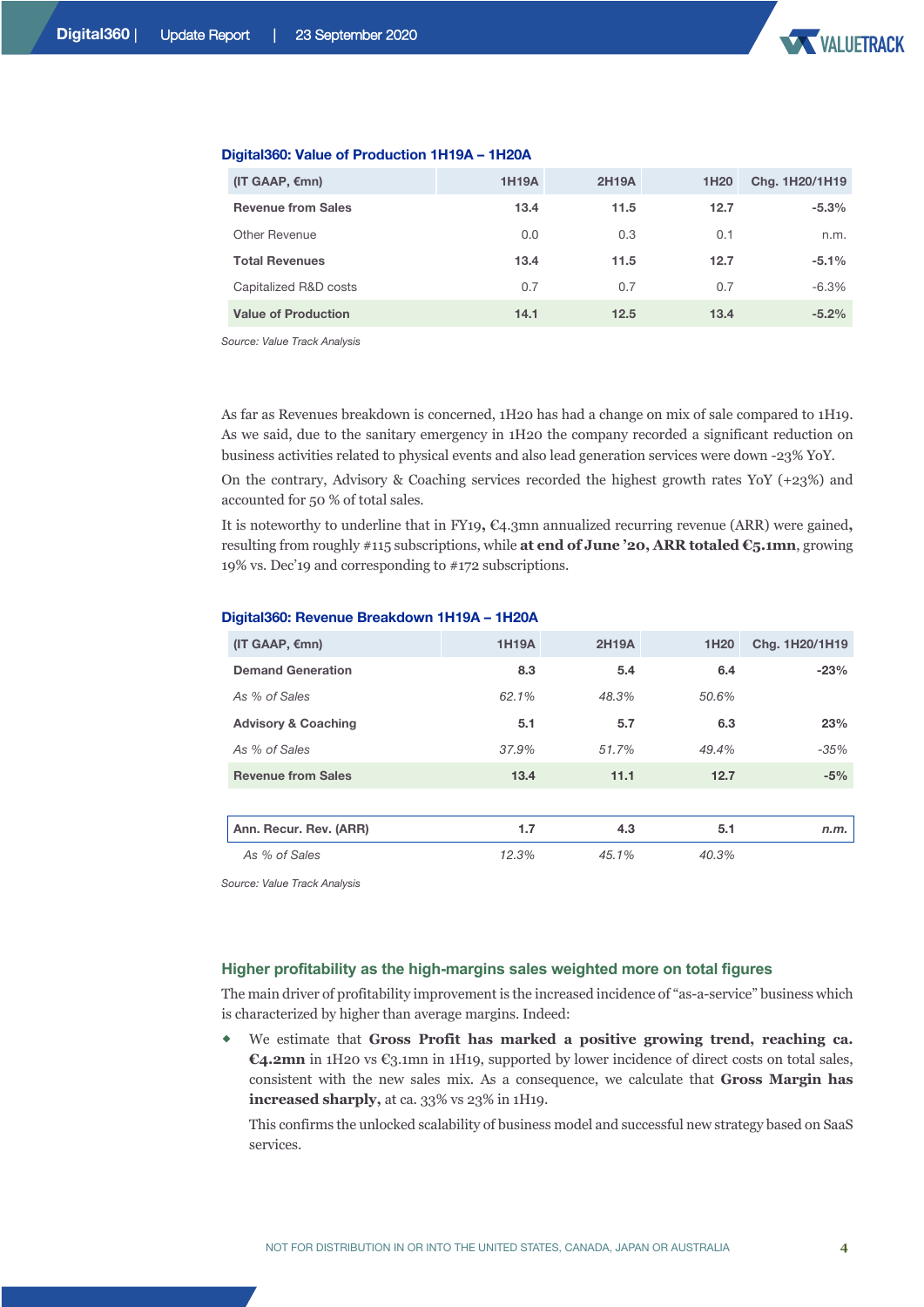

- ® **EBITDA stood at €2.8mn in 1H20, +92% YoY** with a 22.2% EBITDA margin vs 11.0% as of 1H19, thanks to operating leverage and, again, to revenues mix;
- ® **EBITA**, i.e. EBIT before €0.4mn Goodwill amortization, recorded according to ITA GAAP, stood at **€1.6mn in 1H20**, +178% YoY;
- ® Adjusted Net profit 1H20 was up to €1.5mn vs €031mn in 1H19.

#### **Digital360: From Total Revenue to EBITDA 1H19A – 1H20A**

| (IT GAAP, $\varepsilon$ mn) | <b>1H19A</b> | <b>2H19A</b> | 1H <sub>20</sub> | Chg. 1H20/1H19 |
|-----------------------------|--------------|--------------|------------------|----------------|
| <b>Total Revenues</b>       | 14.1         | 12.5         | 13.4             | $-5%$          |
| Direct Costs (*)            | $-10.3$      | $-10.6$      | $-8.5$           | $-18%$         |
| Gross Profit (*)            | 3.1          | 2.7          | 4.2              | 37%            |
| Gross Margin (*)            | 22.9%        | 23.0%        | 33.2%            | 45%            |
| Other Income                | 0.7          | 1.0          | 0.7              | $-6\%$         |
| Structural Costs (*)        | $-1.6$       | $-1.6$       | $-1.4$           | $-13%$         |
| <b>EBITDA</b>               | 1.473        | 1.1          | 2.8              | 91%            |
| <b>EBITDA Margin (%)</b>    | 11.0%        | 9.2%         | 22.2%            | n.m.           |

*Source: Value Track Analysis (\*) Value Track estimates*

| (IT GAAP, $\varepsilon$ mn) | 1H <sub>19</sub> | 2H19    | 1H <sub>20</sub> | Chg. 1H20/1H19 |
|-----------------------------|------------------|---------|------------------|----------------|
| <b>EBITDA</b>               | 1.5              | 1.1     | 2.8              | 92%            |
| <b>Depreciation Charges</b> | 0.0              | 0.0     | 0.0              | 13%            |
| <b>Amortization Charges</b> | $-0.7$           | $-0.4$  | $-0.8$           | 14%            |
| Amortisation on Goodwill    | $-0.4$           | $-0.4$  | $-0.4$           | $- -$          |
| <b>EBIT</b>                 | 0.3              | $-0.2$  | 1.6              | $- -$          |
| <b>EBIT Margin (%)</b>      | 2.3%             | $-1.9%$ | 12.2%            | $- -$          |
| Net financial charges       | $-0.1$           | $-0.2$  | 0.1              | $- -$          |
| Pre-tax profit              | 0.2              | $-0.4$  | 1.6              | $- -$          |
| Taxes                       | $-0.2$           | 0.0     | $-0.5$           | $- -$          |
| <b>Minorities</b>           | $-0.3$           | $-0.1$  | $-0.2$           | $- -$          |
| <b>Net Profit (Loss)</b>    | $-0.1$           | $-0.4$  | 1.1              | $- -$          |
| <b>Net Profit Adjusted</b>  | 0.3              | 0.0     | 1.5              | $- -$          |

#### **Digital360: From EBITDA to Net Profit 1H19A – 1H20**

*Source: Value Track Analysis* 

#### **Strong cash flow generation leads to lower Net Debt figure**

Cash outflow related to capex, cash taxes and financial charges were more than offset by massive operating cashflow generation.

Indeed, Operating Free Cash Flow before taxes stood at €3.2mn in 1H20 and it came as a combination of higher EBITDA and a good management of Net Working Capital.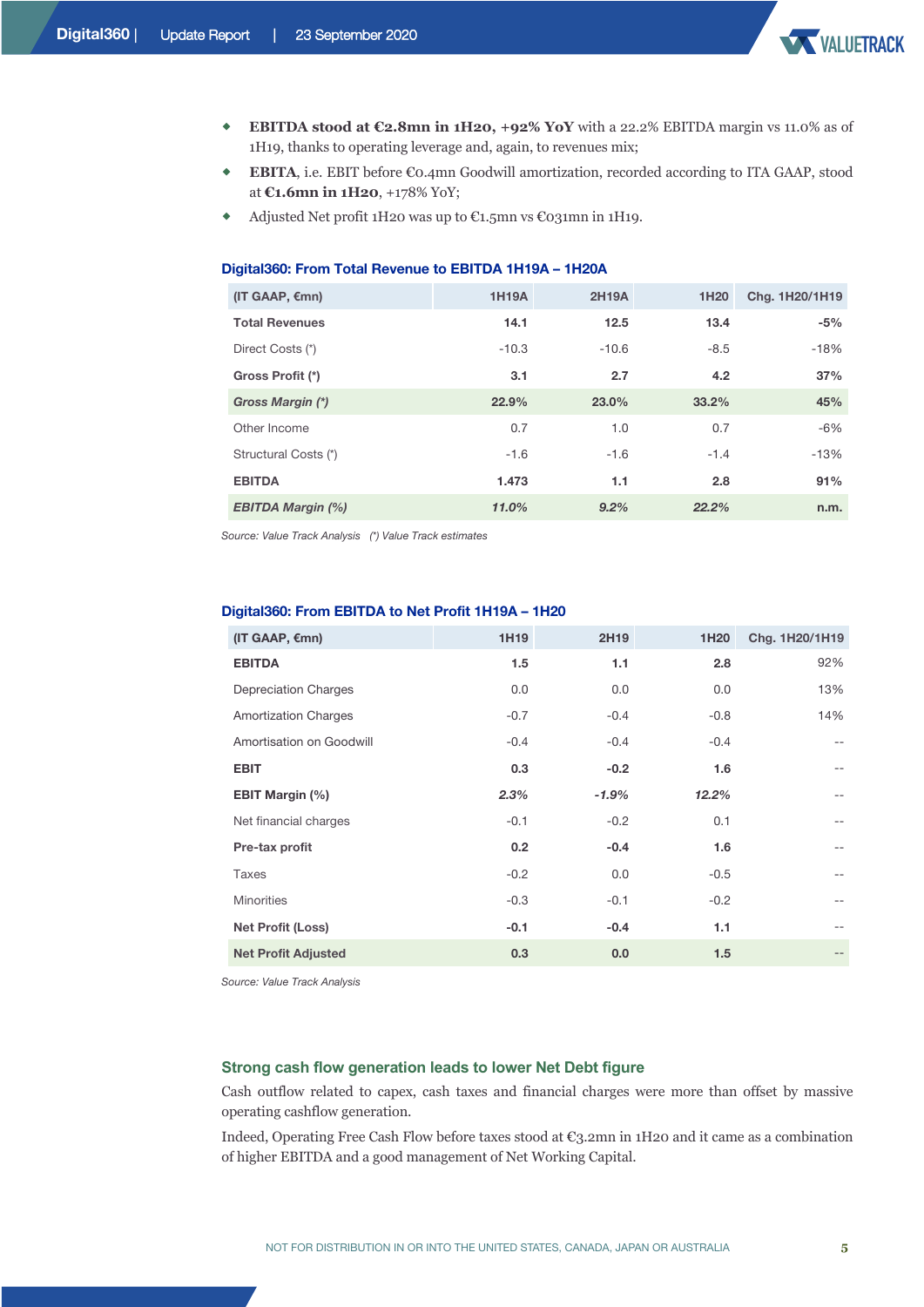More important, **Free Cash Flow sky scraped at €2.7mn in 1H20**, more than in entire FY19, again thanks to the "as-a-service" business.

#### **Digital360: Cash Flow 1H19A – 1H20A**

| (IT GAAP, $\varepsilon$ mn) | 1H <sub>19</sub> | 2H <sub>19</sub> | 1H <sub>20</sub> | Chg. 1H20/1H19 |
|-----------------------------|------------------|------------------|------------------|----------------|
| <b>EBITDA</b>               | 1.5              | 1.1              | 2.8              | 92%            |
| WC requirements             | $-1.8$           | 0.0              | 1.1              | n.m.           |
| Capex (not incl. Fin. Inv.) | $-1.0$           | $-1.0$           | $-0.7$           | -31%           |
| Change in provisions        | 0.0              | $-0.5$           | 0.0              | n.m.           |
| OpFCF b.t.                  | $-1.3$           | $-0.4$           | 3.2              | n.m.           |
| As a % of EBITDA            | $-86%$           | $-35%$           | 114%             |                |
| Cash Taxes                  | 0.0              | 0.0              | 0.0              |                |
| Fin. Investments            | $-0.3$           | 0.5              | $-0.6$           |                |
| Net Financial Charges       | $-0.1$           | $-0.2$           | 0.1              |                |
| <b>Free Cash Flow</b>       | $-1.7$           | 0.0              | 2.7              | n.m.           |
|                             |                  |                  |                  |                |

*Source: Value Track* 

As a result of the healthy free cash flow generation, Net Financial Position decreased du €3.6mn, lower than the €6.3mn as of December 2019.

#### **Digital360: Balance Sheet 1H19A – 1H20A**

| (IT GAAP, $\varepsilon$ mn)      | 1H19   | 2H19   | 1H <sub>20</sub> |
|----------------------------------|--------|--------|------------------|
| Tangible assets                  | 0.5    | 0.5    | 0.5              |
| Intangible assets                | 9.3    | 9.3    | 8.9              |
| o/w Goodwill                     | 5.3    | 4.9    | 4.5              |
| <b>Financial assets</b>          | 0.1    | 0.1    | 0.1              |
| <b>Net Fixed assets</b>          | 10.0   | 9.9    | 9.6              |
|                                  |        |        |                  |
| Operating WC                     | 6.3    | 6.3    | 6.9              |
| Others Cur. Assets (Liabilities) | $-0.8$ | $-0.7$ | $-2.4$           |
| <b>Net Working Capital</b>       | 5.5    | 5.6    | 4.5              |
| Severance pay and other funds    | 1.0    | 1.0    | 1.1              |
|                                  |        |        |                  |
| <b>Total Capital Employed</b>    | 14.4   | 14.5   | 12.9             |
| <b>Group Net Equity</b>          | 8.1    | 8.1    | 9.3              |
| <b>Net Financial Position</b>    | $-6.3$ | $-6.3$ | $-3.6$           |

*Source: Value Track Analysis* 

**VALUETRACK**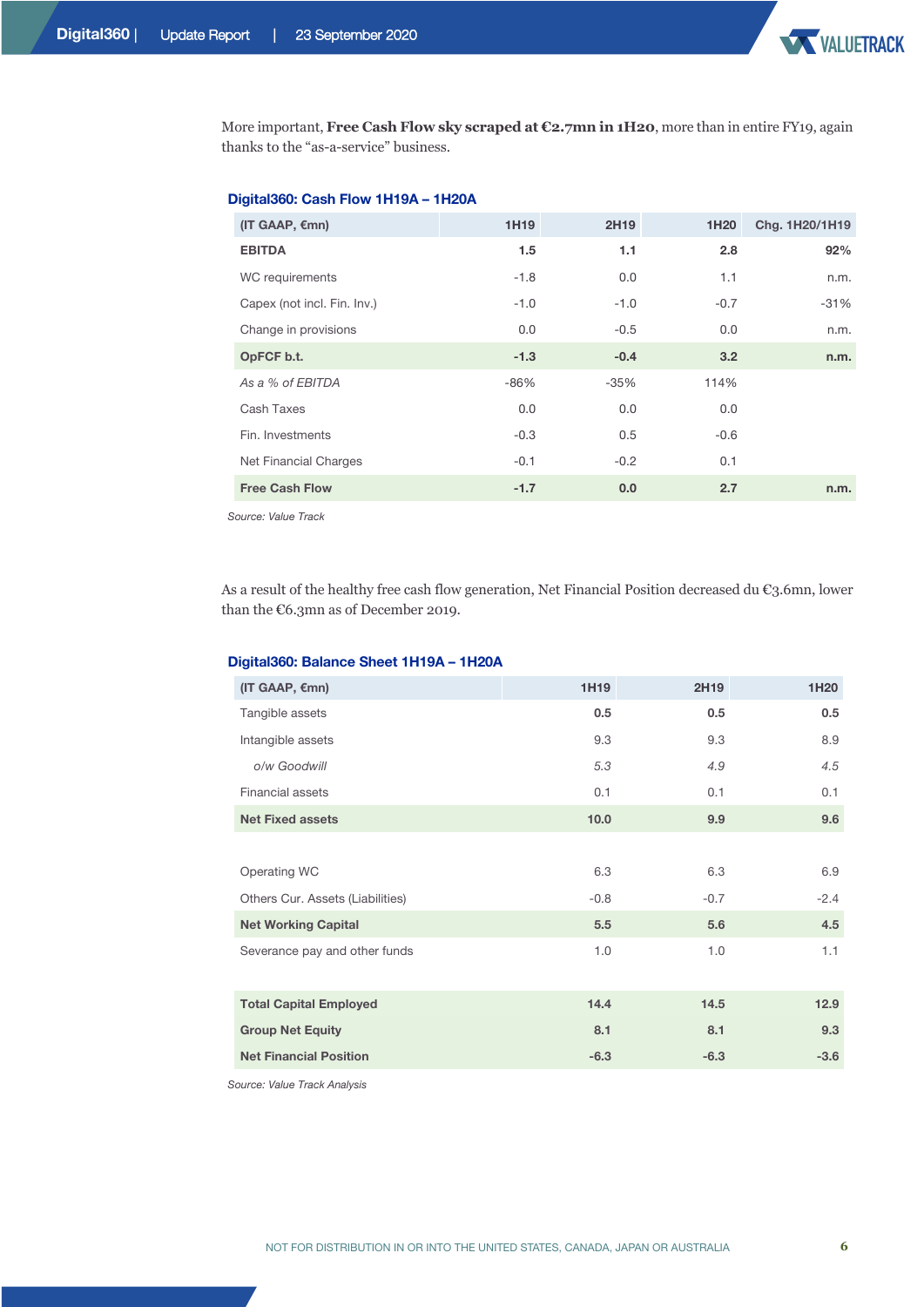

### **2020-22E Estimates revised upward**

#### **New vs old 2020E-21E estimates**

SaaS solutions' market penetration is faster than expected with positive effect on revenues visibility and scalability and on margin expansion.

As such, while we are not modifying our top line estimates, at the same time we are revising upwards our 2020E-21E onwards profitability estimates as follows:

- ® **2020E EBITDA and EBIT** have been **revised up by 10% and 39%** vs previous estimates, while in 2021E the upward revision is much smaller, 2% and 9% respectively;
- ® **Net Profit estimate has been more than doubled vs previous estimates**, with €0.7mn FY20E vs €0.3mn previously forecasted;
- ® **Net Financial Position has been revised downward** by 22% with respect to previous estimates both at 2020E and 2021E.

|                               |        | 2020E      |         |        | 2021E      |         |
|-------------------------------|--------|------------|---------|--------|------------|---------|
| €mn                           | Old    | <b>New</b> | Change  | Old    | <b>New</b> | Change  |
| Group Revenues from Sales     | 24.5   | 24.5       | 0.0%    | 30.1   | 30.1       | $0.0\%$ |
| <b>Total Group Revenues</b>   | 26.3   | 26.3       | $0.0\%$ | 31.9   | 31.9       | $0.0\%$ |
| <b>EBITDA</b>                 | 3.8    | 4.2        | 10%     | 5.1    | 5.2        | 2%      |
| <b>EBIT</b>                   | 1.0    | 1.4        | 38.6%   | 2.1    | 2.2        | 4.7%    |
| Net Profit                    | 0.3    | 0.7        | n.m.    | 1.1    | 1.2        | 9%      |
| Adj. Net Profit               | 1.1    | 1.4        | 35%     | 1.9    | 2.0        | 5%      |
|                               |        |            |         |        |            |         |
| <b>OpFCF</b> after tax        | 2.2    | 3.0        | 36%     | 1.2    | 2.0        | 67%     |
|                               |        |            |         |        |            |         |
| <b>Net Financial Position</b> | $-4.5$ | $-3.5$     |         | $-3.9$ | $-3.0$     | --      |

#### **Digital360: New vs. Old 2020E-21E forecasts**

*Source: Value Track analysis*

#### **Updated 2020E-2022E forecasts**

#### **Revenues 2019-2023E growing at 12% CAGR**

As an effect of previously mentioned changes in estimates, we now expect:

- ® **Revenues growing at double digit CAGR** over the next two years, supported by the increasing demand for digital transformation services;
- ® **Improving Gross Margin and EBITDA margin**, 23.5% and 18.5% respectively as of 2022E, thanks to the **higher scalability** of the business and lower incidence of direct costs on total sales;
- **Net Profit is supposed to grow at 65% CAGR20E-23E**, reaching €2.9mn by the end of 2023E;
- ® **Net Financial Debt** is expected to **decrease at ca. €3.5mn and ca. €3.0mn by 2020E and 2021E** respectively thanks to increasing free cash flow generated.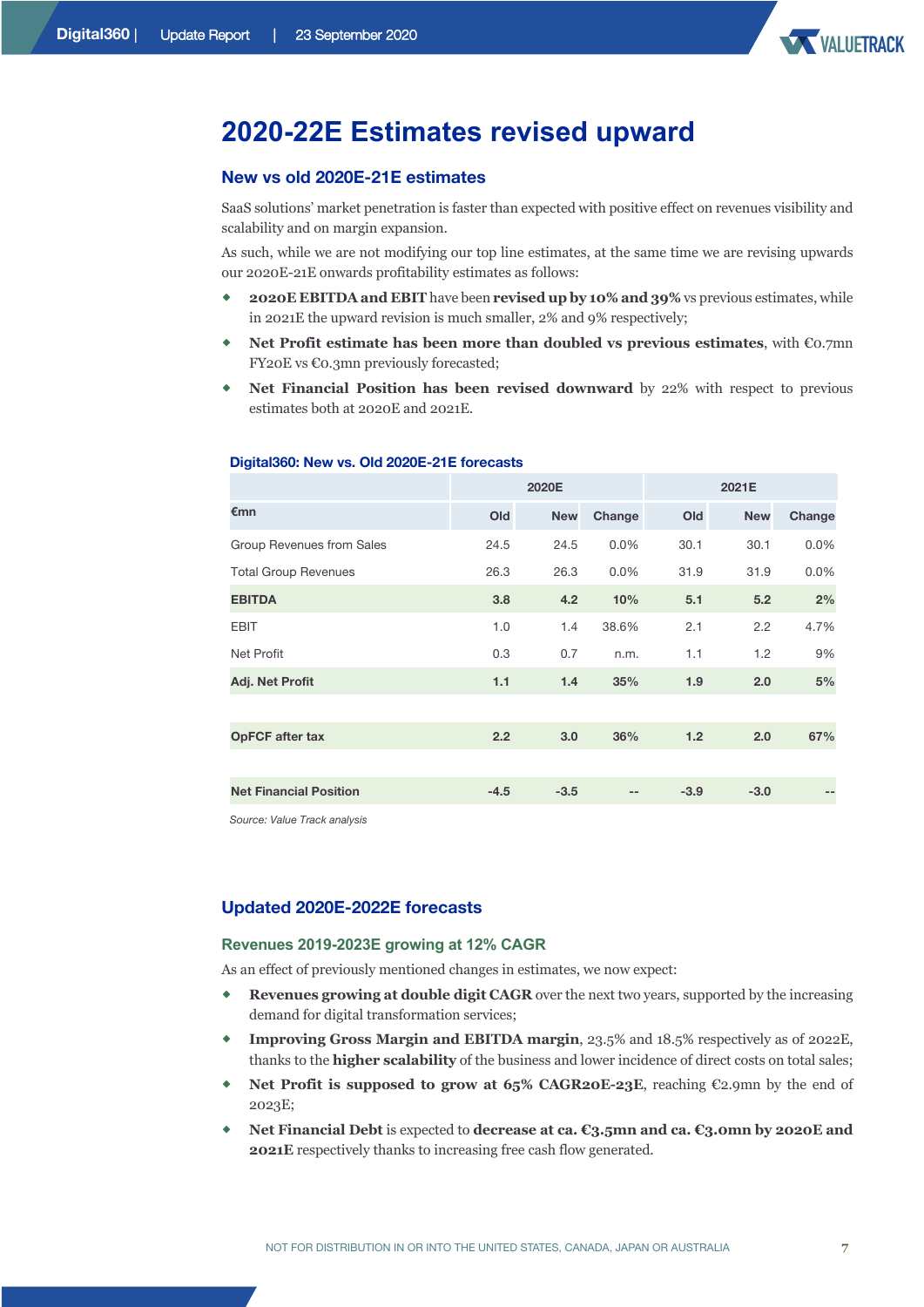| 2019A  | 2020E  | 2021E  | 2022E  | 2023E |
|--------|--------|--------|--------|-------|
| 26.7   | 26.3   | 31.9   | 36.5   | 42.2  |
| 4.0    | 5.7    | 6.8    | 8.2    | 9.9   |
| 16.1%  | 23.4%  | 22.6%  | 23.5%  | 24.5% |
| 2.5    | 4.2    | 5.2    | 6.4    | 7.9   |
| 10.1%  | 17.2%  | 17.3%  | 18.5%  | 19.7% |
| 0.1    | 1.4    | 2.2    | 3.3    | 4.7   |
| $-0.8$ | 0.7    | 1.2    | 1.9    | 2.9   |
|        |        |        |        |       |
| $-1.7$ | 3.0    | 2.0    | 2.7    | 3.4   |
|        |        |        |        |       |
| $-6.3$ | $-3.5$ | $-3.0$ | $-0.6$ | 2.6   |
|        |        |        |        |       |

#### **Digital360: 2019A-23E Key Financials forecasts**

*Source: Digital360, Value Track Analysis* 

#### **Revenues 2019A-2022E growing at 12% CAGR**

We now **expect Revenues from Sales** at €24.5mn by the end of 2020E and to grow at a **12% CAGR**  between 2019A -22E, driven by continuous expansion of Advisory & Coaching and Demand Generation business units as well as relative insensitivity to the coronavirus outbreak.

We estimate an increase on **annualized recurring revenues (ARR) up to €16.3mn** and to account for **40% of Sales** by the end of 2023E.

#### **Digital360: Revenue from Sales path 2019A-23E**

| (IT GAAP, $\varepsilon$ mn)    | 2019A | 2020E | 2021E | 2022E | 2023E | $CAGR19A-23F$ |
|--------------------------------|-------|-------|-------|-------|-------|---------------|
| <b>Demand Generation</b>       | 13.4  | 12.7  | 15.5  | 18.1  | 21.2  | 12%           |
| As % of Sales                  | 53.8% | 51.8% | 51.7% | 52.3% | 52.8% |               |
| <b>Advisory &amp; Coaching</b> | 11.5  | 13.8  | 14.5  | 16.5  | 19.0  | 13%           |
| As % of Sales                  | 46.2% | 48.2% | 48.3% | 47.6% | 47.2% |               |
| <b>Revenue from Sales</b>      | 24.9  | 24.5  | 30.0  | 34.6  | 40.2  | 13%           |
|                                |       |       |       |       |       |               |
| Ann. Recur. Rev. (ARR)         | 4.3   | 6.7   | 9.2   | 12.3  | 16.3  | 39%           |
| As % of Sales                  | 17.3% | 27.2% | 30.8% | 35.6% | 40.4% |               |

*Source: Value Track Analysis*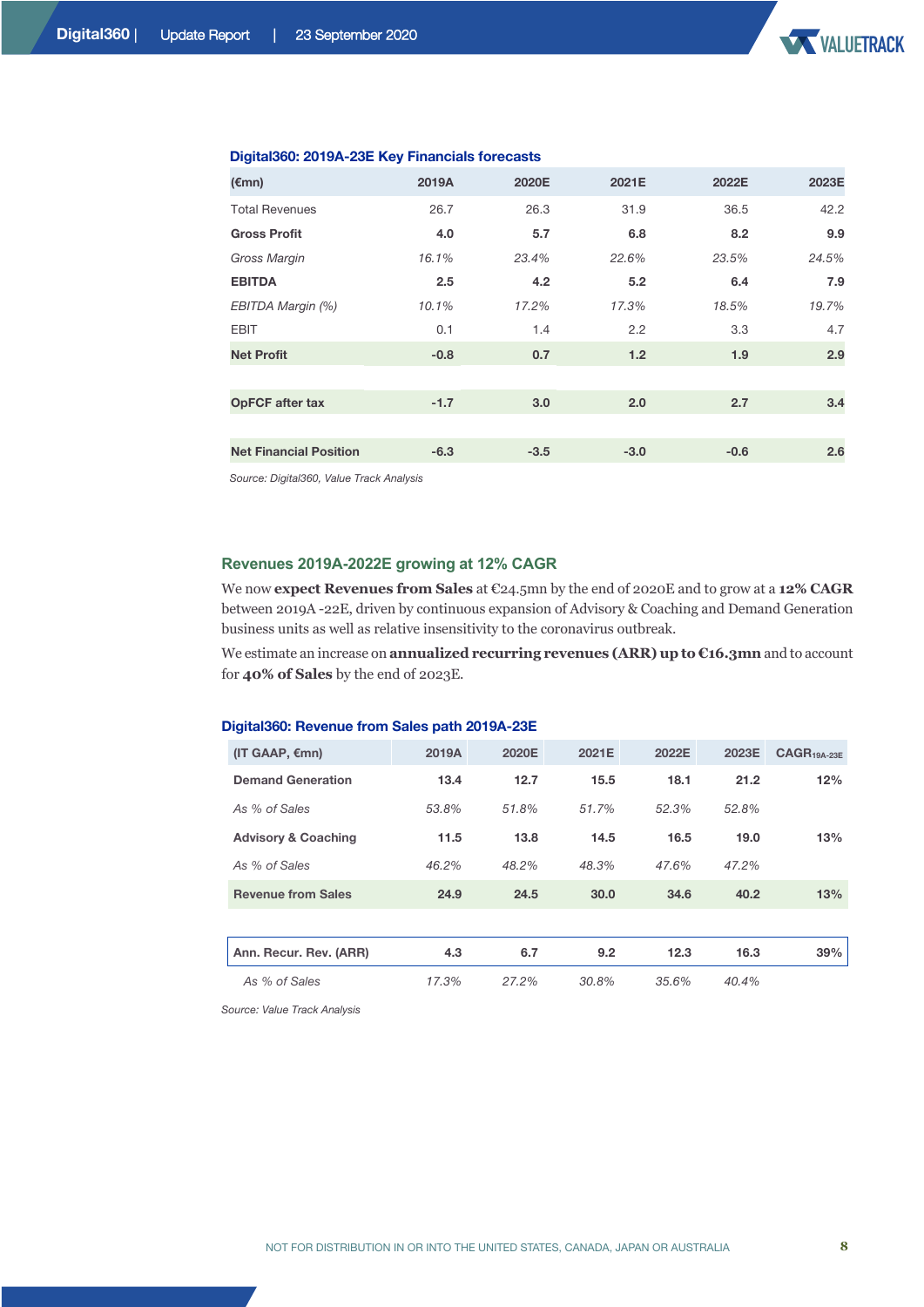

#### **On the right path to profitability growth**

We foresee a strong increase on company profitability thanks to the higher incidence of products with greater operating leverage on total sales. In details:

- ® **Gross Profit** is expected to grow up to ca. €10mn in 2023E, i.e. Gross Margin at 24.5%, implying a **25% CAGR19A-23E**;
- **EBITDA** is expected to reach  $\mathfrak{C}_7$ , 9mn by 2023, while **EBITDA** margin is expected to increase up **to 19.7%** by the end of the same year;
- ® **Net Profit Adjusted is expected to increase** year-on-year up **to €3.7mn in 2023E**, also supported by a slight improvement in net financial charges as the company starts to reduce its Net Financial Position.

| $(IT GAAP, \epsilon mn)$   | 2019A    | 2020E  | 2021E         | 2022E  | 2023E  |
|----------------------------|----------|--------|---------------|--------|--------|
| <b>Gross Profit</b>        | 4.0      | 5.7    | 6.8           | 8.2    | 9.9    |
| Gross Margin               | 16.1%    | 23.4%  | 22.6%         | 23.5%  | 24.5%  |
| <b>EBITDA</b>              | 2.5      | 4.2    | 5.2           | 6.4    | 7.9    |
| EBITDA Margin (%)          | 10.1%    | 17.2%  | 17.3%         | 18.5%  | 19.7%  |
| <b>EBIT</b>                | 0.1      | 1.4    | $2.2^{\circ}$ | 3.3    | 4.7    |
| Net financial charges      | $-0.4$   | $-0.2$ | $-0.3$        | $-0.2$ | $-0.2$ |
| Pre-tax profit             | $-0.3$   | 1.2    | 1.9           | 3.0    | 4.5    |
| Taxes                      | $-0.2$   | $-0.5$ | $-0.8$        | $-1.1$ | $-1.5$ |
| <b>Minorities</b>          | $-0.4$   | 0.0    | 0.0           | 0.0    | 0.0    |
| <b>Net Profit (Loss)</b>   | $-0.8$   | 0.7    | 1.2           | 1.9    | 2.9    |
| <b>Net Profit Adjusted</b> | $0.3(*)$ | 1.4    | 2.0           | 2.7    | 3.7    |

#### **Digital360: From Gross Profit to Net Profit 2019A-23E**

*Source: Value Track Analysis (\*) also adjusted for €0.4mn one-off item*

#### **Cash Generation Analysis and Balance Sheet**

As Cash Flow Statement is concerned, we revised upward the **aggregate OpFCF b.t**. (**€15mn** vs previous €14mn) generated over the forecast period, with a further improvement on Net Financial Position. This should be driven by:

- **Net Working Capital,** seen up in absolute terms as the company continues to expand its business, however, the incidence on Sales **progressively reduces** from 22% in 2019 **to 16.5% in 2023E;**
- ® **Capex to stay in the 7% range on Sales**, made up for 65-60% of capitalized costs, while expenditures for maintenance of current business and platform to account for the remaining part.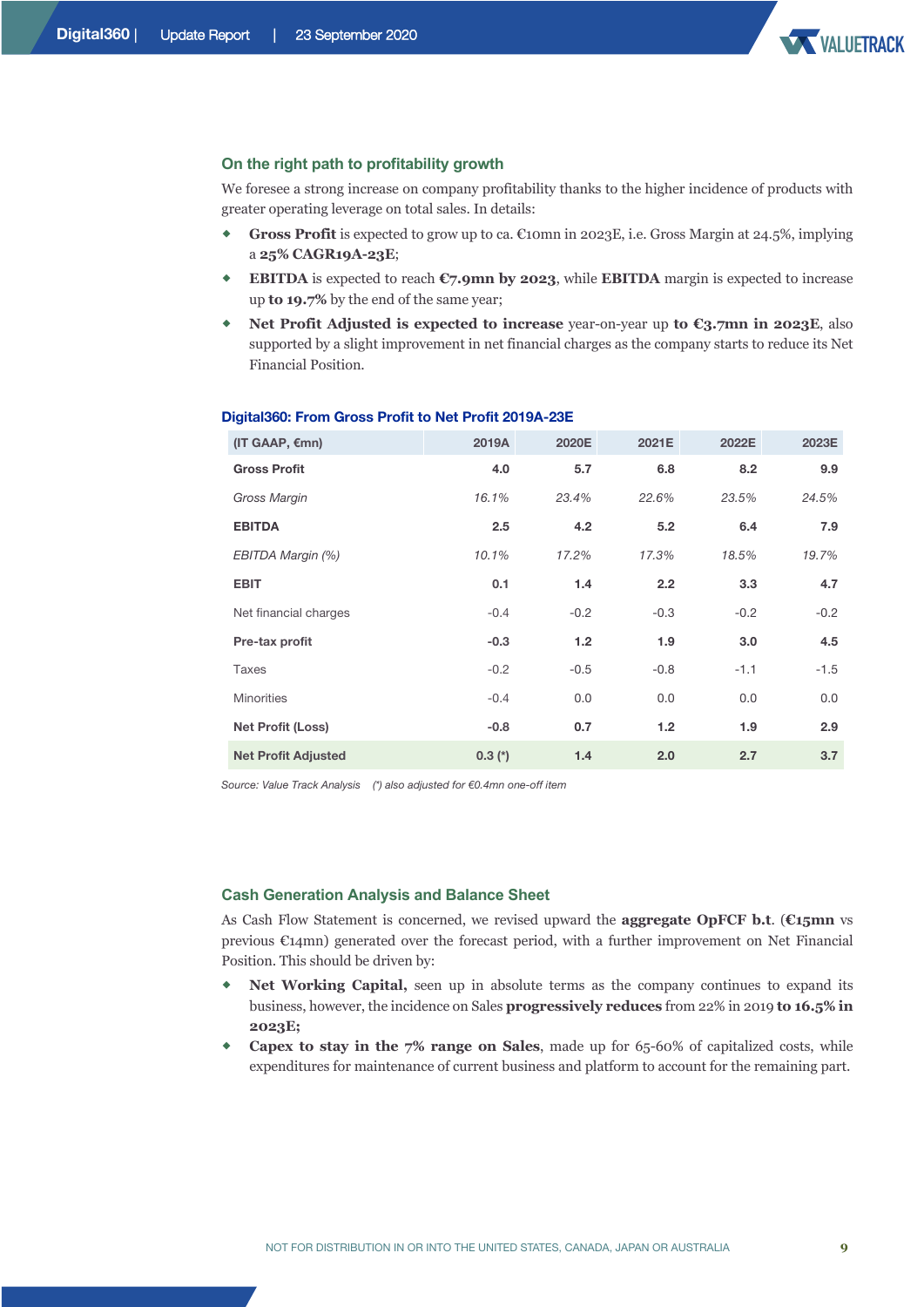

| (IT GAAP, $\varepsilon$ mn) | 2019A  | 2020E  | 2021E  | 2022E  | 2023E  |
|-----------------------------|--------|--------|--------|--------|--------|
| <b>EBITDA</b>               | 2.5    | 4.2    | 5.2    | 6.4    | 7.9    |
| WC requirements             | $-1.9$ | 1.0    | $-0.6$ | $-0.6$ | $-0.9$ |
| Capex (not incl. Fin. Inv.) | $-1.9$ | $-2.2$ | $-2.3$ | $-2.5$ | $-2.6$ |
| o/w Organic Capex           | $-0.4$ | $-0.7$ | $-0.8$ | $-1.0$ | $-1.1$ |
| Capitalized costs           | $-1.4$ | $-1.5$ | $-1.5$ | $-1.5$ | $-1.5$ |
| Change in provisions        | 0.0    | 0.5    | 0.4    | 0.4    | 0.5    |
| OpFCF b.t.                  | $-1.2$ | 3.5    | 2.7    | 3.8    | 4.9    |
| As a % of EBITDA            | n.m.   | 84.0%  | 52.6%  | 58.5%  | 61.9%  |
| Cash Taxes                  | $-0.5$ | $-0.5$ | $-0.8$ | $-1.1$ | $-1.5$ |
| OpFCF a.t.                  | $-1.7$ | 3.0    | 2.0    | 2.7    | 3.4    |
| Fin. Investments            | 0.3    | 0.0    | $-1.2$ | 0.0    | 0.0    |
| Net Financial Charges       | $-0.4$ | $-0.2$ | $-0.3$ | $-0.2$ | $-0.2$ |
| <b>Free Cash Flow</b>       | $-1.8$ | 2.8    | 0.5    | 2.4    | 3.2    |

#### **Digital360: Cash Flow forecasts 2019A-23E**

*Source: Value Track Analysis (\*) 1.2mn cash-out related to M&A vendor loan* 

As an effect, we expect Net Debt to strongly reduce at the end of 2020E while turning into a **€2.6mn Net Cash position by 2023E**

| (IT GAAP, €mn)                   | 2019A  | 2020E  | 2021E  | 2022E  | 2023E  |
|----------------------------------|--------|--------|--------|--------|--------|
| Tangible assets                  | 0.5    | 0.4    | 0.5    | 0.5    | 0.6    |
| Intangible assets                | 9.3    | 8.6    | 8.4    | 7.6    | 6.8    |
| o/w Goodwill                     | 4.9    | 4.1    | 3.3    | 2.5    | 1.8    |
| Financial assets                 | 0.1    | 0.1    | 0.1    | 0.1    | 0.1    |
| <b>Net Fixed assets</b>          | 9.9    | 9.2    | 9.0    | 8.2    | 7.5    |
|                                  |        |        |        |        |        |
| Operating WC                     | 6.3    | 5.0    | 5.7    | 6.4    | 7.3    |
| Others Cur. Assets (Liabilities) | $-0.7$ | $-0.5$ | $-0.6$ | $-0.7$ | $-0.6$ |
| <b>Net Working Capital</b>       | 5.6    | 4.5    | 5.1    | 5.7    | 6.7    |
|                                  |        |        |        |        |        |
| Severance pay and other funds    | 1.0    | 1.5    | 1.9    | 2.3    | 2.7    |
|                                  |        |        |        |        |        |
| <b>Total Capital Employed</b>    | 14.5   | 12.3   | 12.2   | 11.7   | $11.5$ |
| <b>Group Net Equity</b>          | 8.1    | 8.8    | 9.2    | 11.2   | 14.1   |
| <b>Net Financial Position</b>    | $-6.3$ | $-3.5$ | $-3.0$ | $-0.6$ | 2.6    |

#### **Digital360: Balance Sheet forecasts 2019A-23E**

*Source: Value Track Analysis*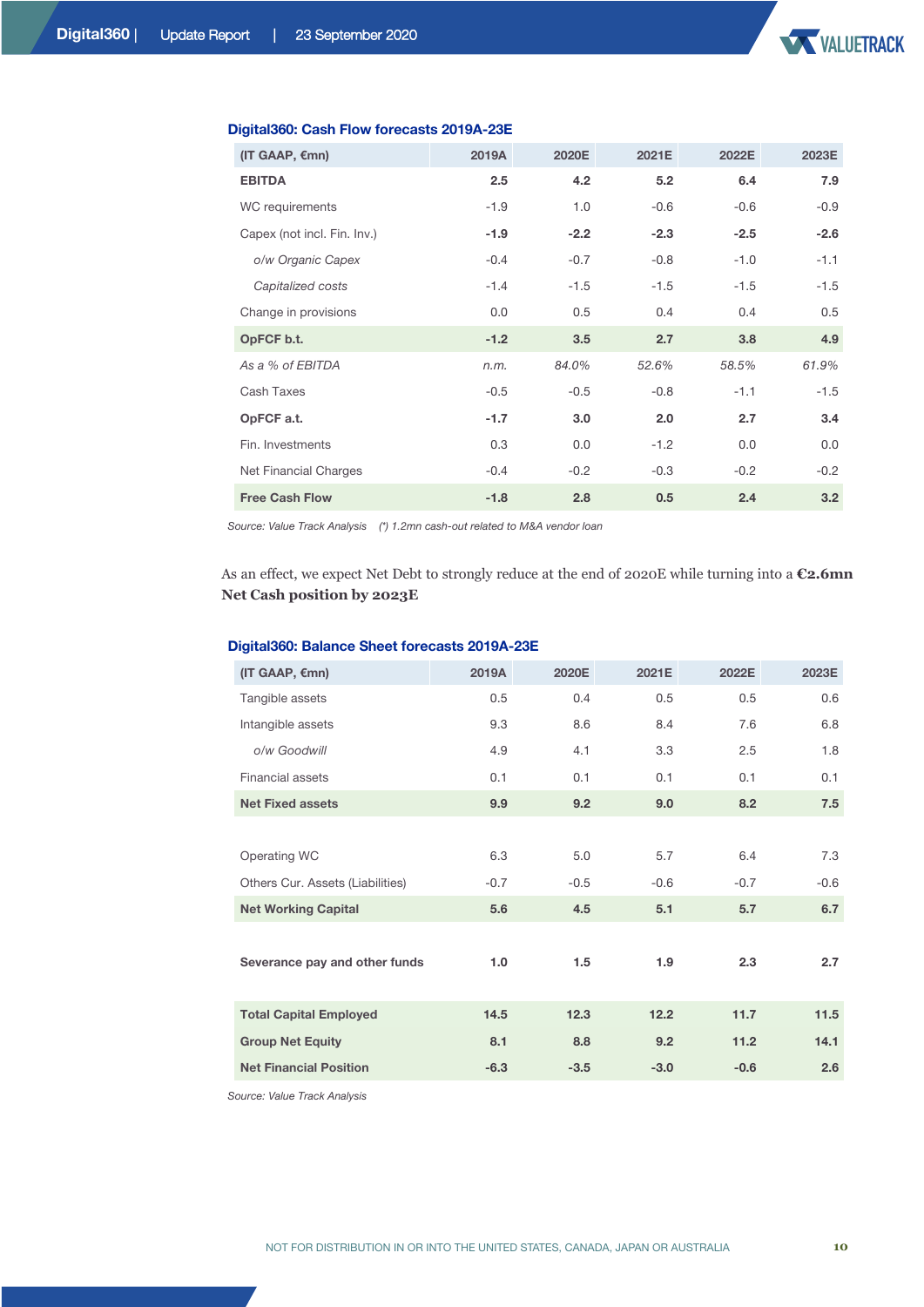

### **Valuation**

At current €1.20 stock market price, Digital360 is trading at extremely cheap market multiples, i.e. 5.7x EV/EBITDA based on our revised 2020E estimates, implying a material discount vs. both domestic and international peers. Based on our revised estimates and in the light of 1H20 results, we calculate an **updated short-term DCF based fair equity value per share at €2.20** on a fully diluted basis, marginally up vs our previous €2.15. At fair value, stock would trade at 1.6x and 1.3x EV/Sales 2020E and 2021E, respectively, while EV/EBITDA 2020E and 2021E would be 9.6x and 7.4x.

We are aware that if the company successfully finalizes the already started business model fine-tuning towards a SaaS model featured by recurring revenue and high scalability, our medium-term fair value would incorporate further potential upside.

We underline that a simple **IRR Analysis** calculating potential upside coming from the unlocked business scalability returns a gross of tax IRR at **ca. 70%**. Cross checking our fair value with both domestic and international peers' multiples validates our IRR "exit" assumptions. (*Please refer to our Initial coverage report published back as of July 2020 for more details on our valuation approach)*.

|  |  | Digital360: Sensitivity of implicit stock trading multiples based on €1.20 – €3.0 share price range |  |  |
|--|--|-----------------------------------------------------------------------------------------------------|--|--|
|--|--|-----------------------------------------------------------------------------------------------------|--|--|

| <b>Market Price</b>     |       | <b>Enterprise Value</b> |       | EV / Sale(x) |       | EV / EBITDA(x) | EV / EBITA(x) |       | P / E(x) |       |
|-------------------------|-------|-------------------------|-------|--------------|-------|----------------|---------------|-------|----------|-------|
| ( $\epsilon$ per share) | 2020E | 2021E                   | 2020E | 2021E        | 2020E | 2021E          | 2020E         | 2021E | 2020E    | 2021E |
| €1.20                   | 24.2  | 22.5                    | 1.0   | 0.7          | 5.7   | 4.3            | 11.3          | 7.5   | 13.6     | 10.0  |
| €1.60                   | 30.7  | 29.0                    | 1.3   | 1.0          | 7.3   | 5.6            | 14.3          | 9.7   | 18.1     | 13.3  |
| €2.00                   | 37.2  | 35.5                    | 1.5   | 1.2          | 8.8   | 6.8            | 17.3          | 11.8  | 22.6     | 16.6  |
| €2.20                   | 40.5  | 38.8                    | 1.6   | 1.3          | 9.6   | 7.4            | 18.8          | 12.9  | 24.9     | 18.3  |
| €2.60                   | 47.0  | 45.3                    | 1.9   | 1.5          | 11.1  | 8.7            | 21.9          | 15.1  | 29.4     | 21.6  |
| €3.00                   | 53.5  | 51.8                    | 2.2   | 1.7          | 12.7  | 9.9            | 24.9          | 17.3  | 33.9     | 24.9  |

*Source: Value Track Analysis* 

#### **Discounted Cash Flow Model**

We perform two different **DCF calculations**, one with a rolling WACC that mirrors company's funding sources and other one based on a target. DCF model based on actual D/E structure returns **€2.20 fair value per share** while the one based on target 30%-70% D/E ratio would return a €2.56 fair value per share. See our Initial coverage report for more details on DCF assumptions.

#### **Digital360: DCF model**

|                                          | €mn    |  |
|------------------------------------------|--------|--|
| PV of future Cash flow FY 2020E-2029E    | 21.3   |  |
| PV of Terminal Value with PGR at 2%      | 22.7   |  |
| <b>Fair Enterprise Value</b>             | 44.0   |  |
| Net Fin. Position 2019A (*)              | $-4.3$ |  |
| Minorities / Peripheral assets           | $-1.2$ |  |
| <b>Fair Equity Value</b>                 | 38.5   |  |
| Fully diluted number of shares           | 17.5   |  |
| Fair Equity value per share $(\epsilon)$ | 2.20   |  |
|                                          |        |  |

*Source: Value Track Analysis (\*) assuming the full conversion of outstanding bonds*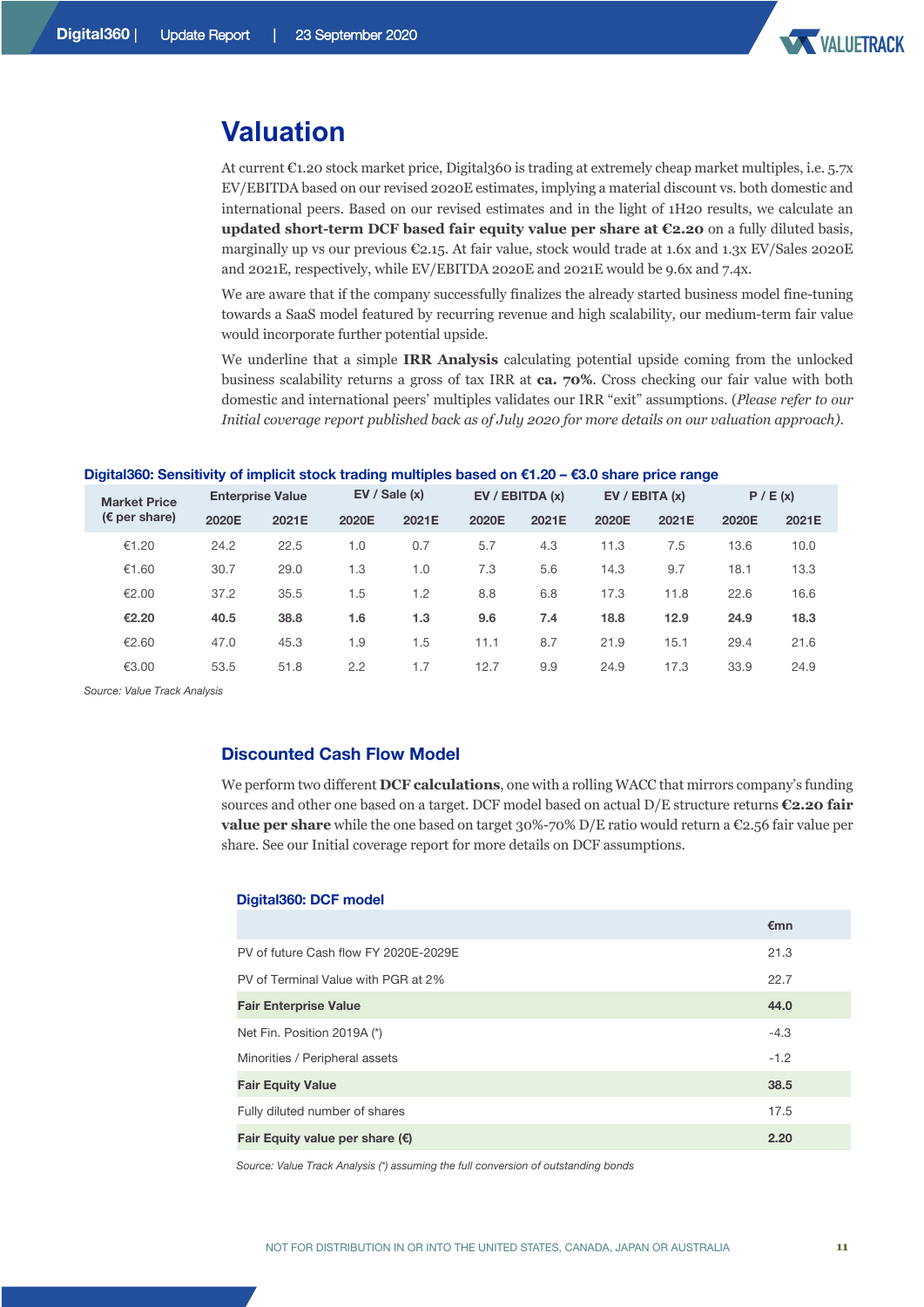

#### **IRR Analysis**

Since our Initiation of coverage published back as of July, Digital360 share price has increased by ca. 10% thus crystallizing part of the IRR potential we calculated at that time.

Updating our IRR analysis, under the assumption of **10.0x EV/EBITDA** exit multiple and 2-year holding period, we calculate an annualized **70% IRR** (gross of tax) and **€3.62x exit price per share**.

#### **Digital360: IRR from investing today with exit at 10x EV/EBITDA in 2022E**

| $(\epsilon$ mn)                                                  | 2022E |
|------------------------------------------------------------------|-------|
| EBITDA (€mn)                                                     | 6.4   |
| Exit Market Multiples EV/EBITDA (x, 1 year forward) in July 2022 | 10.0x |
| Implied Enterprise value (€mn)                                   | 64.0  |
| Net Financial Position (€mn)                                     | 0.6   |
| Equity value $(\epsilon m)$                                      | 63.4  |
| Fully diluted number of shares (mn) (*)                          | 17.5  |
| Equity value per share at exit $(\epsilon)$                      | 3.62  |
| <b>Annualized IRR</b>                                            | 70%   |
|                                                                  |       |

*Source: Value Track Analysis*

*(\*) assuming the conversion of all outstanding bonds*

The sensitivity table reported below shows how the IRR changes as time and exit market multiple vary: it can be easily seen that even in the worst-case scenario, i.e. 6.0x exit multiple with 4-year holding period, would provide a notable 30% IRR.

On the other end, a higher exit multiple and shorter holding period (i.e. 2 years) would lead to an impressive 86% IRR.

| Annualized IRR (gross of tax, %)                                          |     | Time to exit (years) |     |     |  |  |
|---------------------------------------------------------------------------|-----|----------------------|-----|-----|--|--|
|                                                                           |     | 2yy                  | 3yy | 4yy |  |  |
| 6.0x<br>8.0x<br><b>EV / EBITDA Exit</b><br>Multiple (x)<br>10.0x<br>12.0x | 31% | 32%                  | 30% |     |  |  |
|                                                                           |     | 52%                  | 44% | 38% |  |  |
|                                                                           |     | 70%                  | 55% | 46% |  |  |
|                                                                           |     | 86%                  | 64% | 52% |  |  |

#### **Digital360: IRR sensitivity to time to exit and to EV/EBITDA exit multiple**

*Source: Value Track Analysis*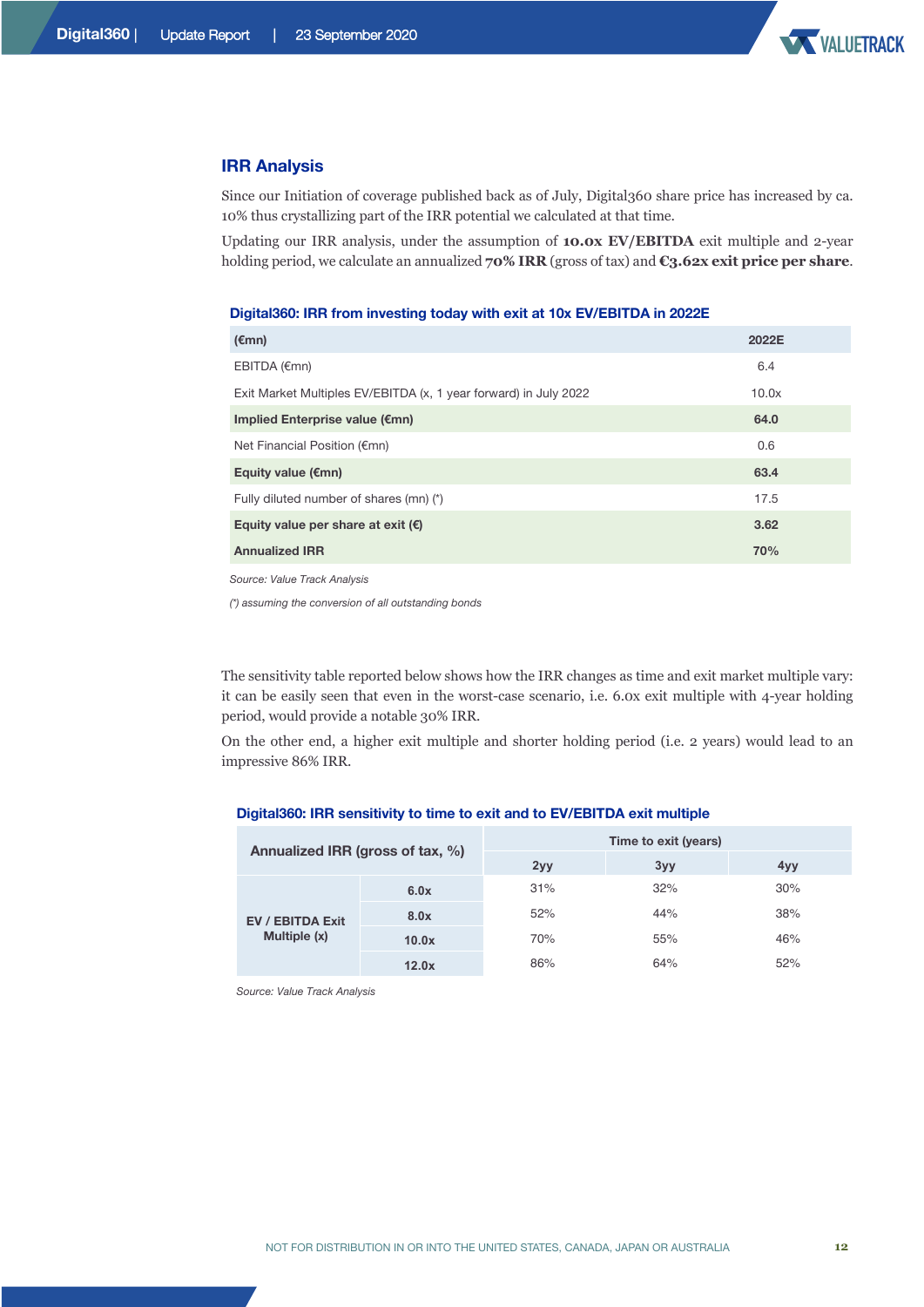

#### **Peers Analysis**

Within the domestic framework, Digital360 current valuation continues **to be at material discount (30% on average) vs. selected peers**.

Looking at the EBITDA, company trades at the same multiple of those peers with a much lower expected growth in 2019A-22E.

#### **Digital360: Italia tech companies – current valuation vs. expected growth**



**EV / Sales 20E vs. 3yrs Sales CAGR (19A-22E) (\*) EV / EBITDA 20E vs. 3yrs EBITDA CAGR (19A-22E)**



*Source: Value Track analysis on companies' data (\*) Cyberoo and Neosperience have been set at 30% CAGR for graphical reason* 

DIG360 discount is even higher if we look at international peers (Forrest, Gartner, Future, Wolter Kluwer), in addition to TechTarget, an American player with a business model really close to Digital360 and by far, the most comparable one.

We confirm that Digital360 expected margin expansion should deserve an upward rerating vs these peers.



*Source: Value Track analysis on companies' data*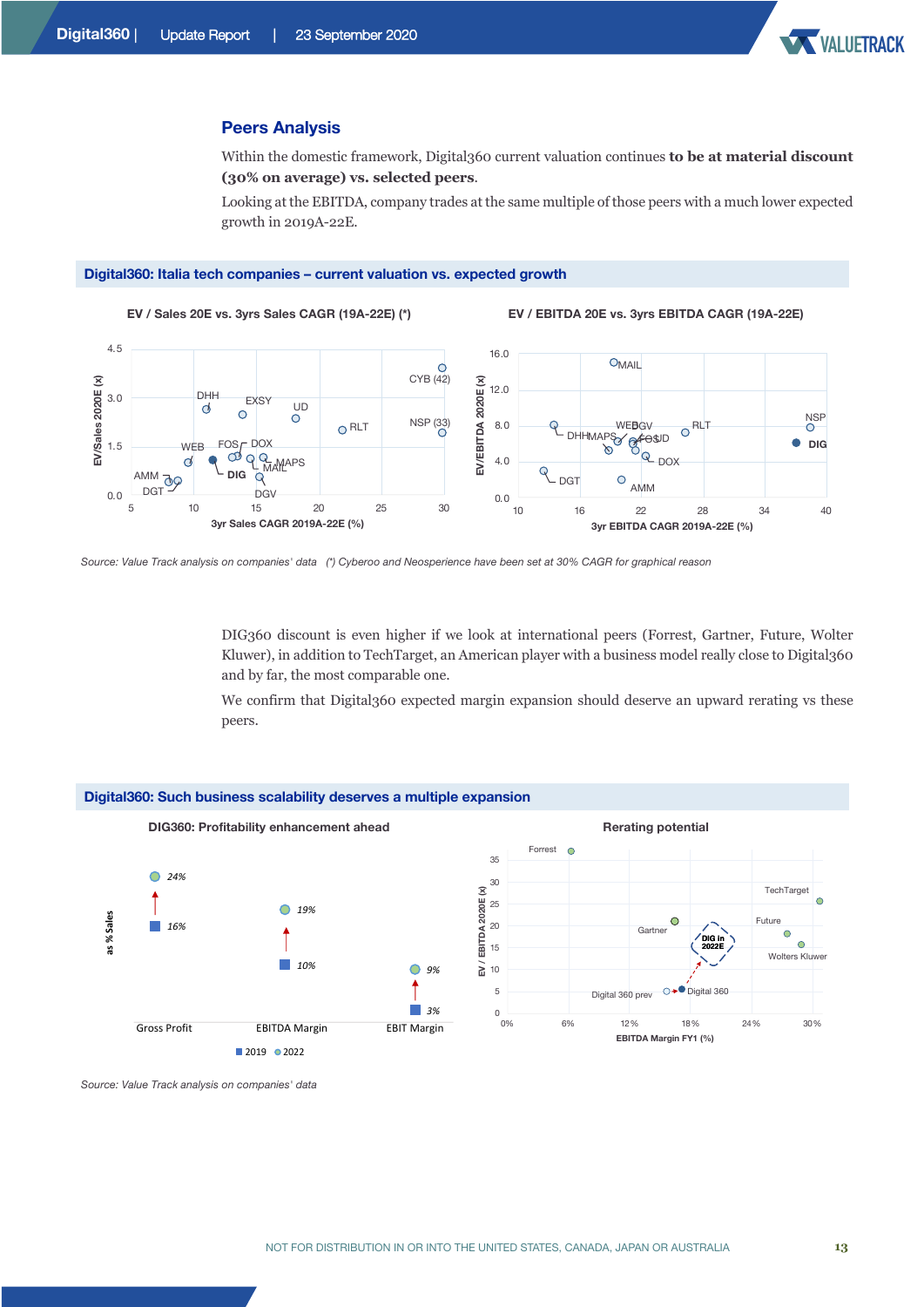

### **Appendix- DIG360 business profile at a glance**

#### **Leading digital transformation player in Italy**

**Digital360 has established itself as the perfect tech-focused B2B match-making platform** by bootstrapping the largest Italian ecosystem dedicated to Digital Innovation topics, mostly centered on **NetworkDigital360**, a network that currently consists of 56 digital assets (online portals and newsletters) and more than 4.5mn single visitors per month (all-time high record, achieved in April'20), ranking among the first results on the main search engines for more than 45,000 keywords.

#### **Digital360: The largest community in Italy of tech users & buyers**

56 digital assets (online portals, newsletters, etc)

4.5 mln unique visitors per month (April 2020)

1st page on Google with more than 45,000 keywords in the Tech sector

1500 original articles published each month

2,000 published white papers until 2019, downloaded by more than 29,000 users in 2019

640 events and webinars with 75,000 registrations in 2019

> 490k fans and followers on social media channels (company's accounts and key people's accounts)

124k profiled contacts in 2019 through events, webinars, white papers and contact center

# dii Infabriimaanilani | Drortau 360 | indianaanii intii iha

*Source: Digital360*

Digital360 Group is currently structured along two main business units: Demand Generation and Advisory & Coaching Business Units. The following legal entities are active in the **Demand Generation BU**:

- **ICT&Strategy**, which offers marketing, lead generation services and involved in the organization of events or webinars on digital transformation issues;
- **ServicePro**, held at 51%, a full-service marketing agency involved in organizing complex events and management of demand and lead generation campaigns on behalf of IT vendors.

On the other side, within the **Advisory & Coaching BU** the following subsidiaries are active:

- Partners4Innovation which offers enterprises and Public Administration coaching and advisory services on digital solutions to optimize their business processes and services;
- ® **IQ Consulting**, held at 51%, is a University of Brescia spin-off focused on Industry 4.0 and supply chain management.

Across both business divisions there is **FPA** which supports Public Administration in the implementation of technological solutions and in the organization of events to the provisioning of research and training services.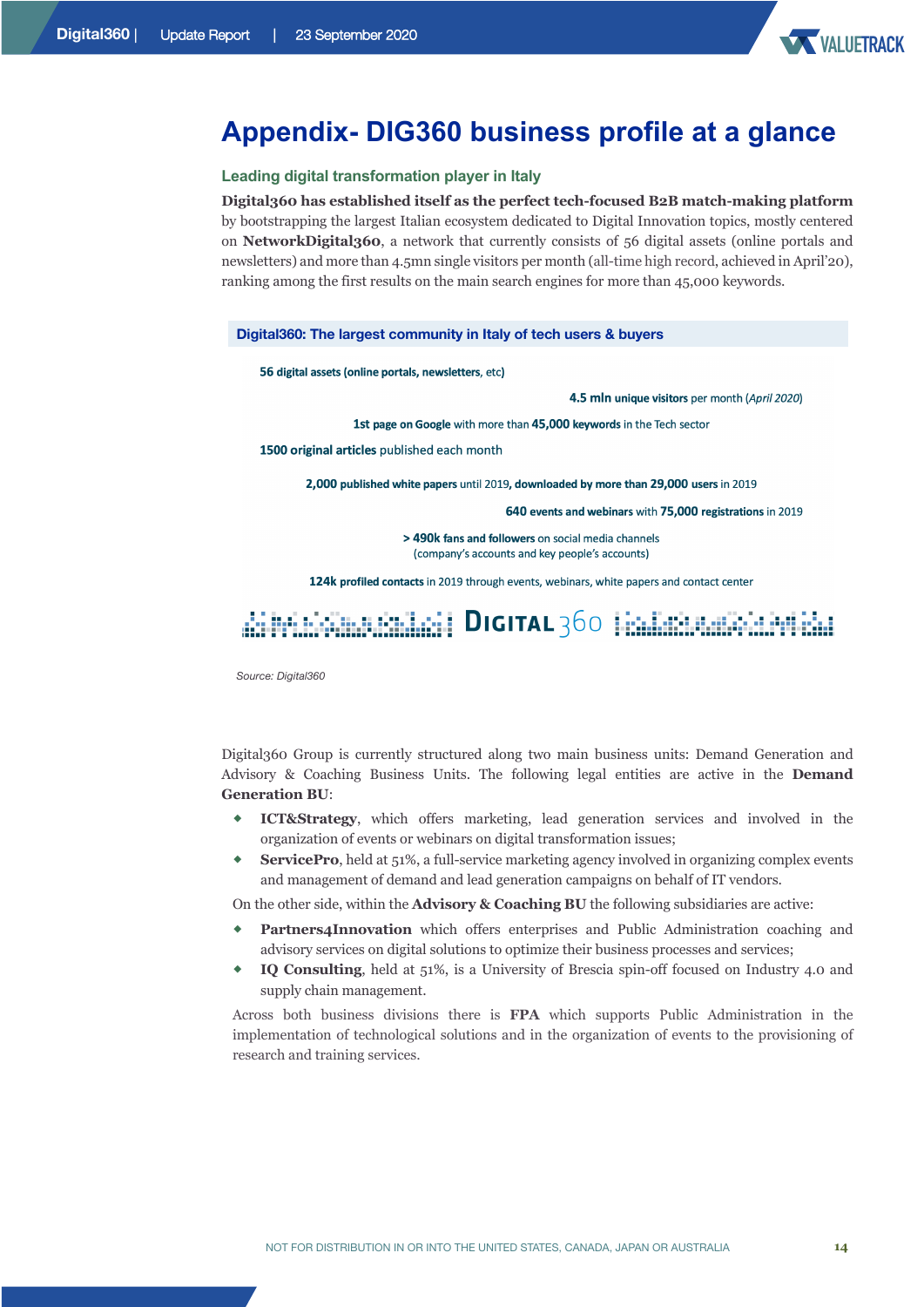

#### **Business Model: closing the gap (information asymmetries) between IT vendors and IT buyers**

Digital360 was born from the visionary ideas to exploit the **information gap that characterizes the technology sector** with medium and small companies, on one side, facing the task of making complex ICT purchase decisions and ICT vendors, struggling to get in touch with prospect clients.

On the offer side of the market, Digital360 supports tech vendors with a series of multi-disciplinary services:

- ® **Customized Projects**, one-off projects which combine a multitude of services from storytelling to digital advertising as well as the organization of physical and digital events;
- ® **Digital Marketing & Sales**, a range of standard Catalogue services and innovative marketing automation tools which track web visitors and direct them towards content to suit their preferences.

On the demand side, Digital360 has positioned itself as a valuable provider of digital innovation Advisory and Coaching services for customers such as SMEs and Public Administration, developing a portfolio of solutions diversifies according to the level of customization required:

- ® **Custom projects**, solutions tailored on meet clients' needs and mainly reserved to large and medium-size clients;
- ® **Engineered Services**, with a high level of standardization and lower costs, dedicated to small and medium business;
- Advisory As-A-Services consistent with new company strategy focused on an ongoing basis service.

#### **Digital360: B2B match-making platform**



*Source: Digital360*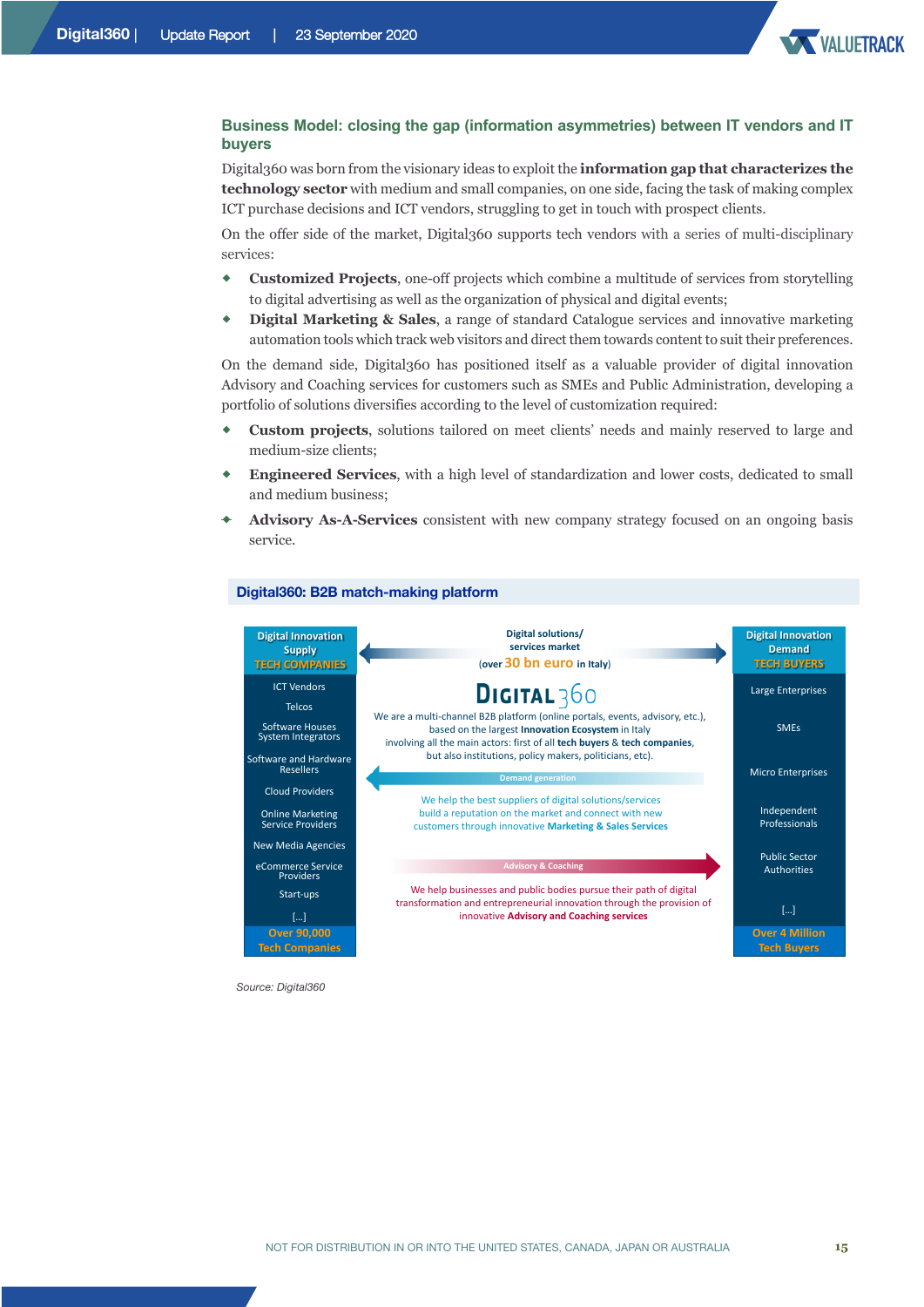

#### **Fine tuning the business towards SMEs and "as-a-Service" model**

Since 2018 Digital360 has started refining its business model, in order to capitalize on the highly valuable community it has gathered in the latest years, by creating a new kit of engineered and standardized solutions named "**Demand Generation As-a-Service**" and "**Advisory & Coaching As-a-Service"** and supplied on an ongoing base (SaaS) with annual or multi-year subscriptions.

The goal is to progressively focus on the provision of services / solutions to be billed with **recurring fees**, and this offer has been packaged under a so-called "**Digital-as-a-Service**" model.

Such a business model extension is taking place through the following main steps:

- ® **Engineering / standardization of solutions:** they are characterized by higher scalability, dramatically reducing direct costs of the traditional business. This allows reducing selling price and targeting smaller companies as potential clients.
- ® **Commercialization of solutions on "as-a-service" revenue model:** both business units are evolving toward "As-a-Service" model with the supply of solutions on an ongoing base and annual or multi-year subscriptions.

The main benefit of SaaS model relies on the higher revenue visibility and predictability. Moreover, revenues are billed earlier than the service provisioning, boosting cash generation. Finally, SaaS business model definitively reduces client churn rates;

#### **Digital360: From 0 to €4.3mn annualized recurring revenue in just one year**



*Source: Value Track analysis on companies' data*

**Portfolio extension with proprietary solutions:** company now starting to commercialize more and more proprietary solutions with the aim to gain flexibility and affordability and to offer a more efficient service to its clients.

Among the proprietary products launched we recall **MarTech360,** marketing automation software platform, **GRC360,** platform fulfilling obligations regarding the protection of personal data, **360DigitalSkill,** an online learning platform to raise awareness on all aspects related to the ongoing digital transformation.

Adding proprietary solutions to the offer portfolio has enormous positive effects on profitability improvement (Gross Margin of proprietary solution achievable higher than 80% level).

® **Widening of reference market towards additional "verticals":** over the last couple of years, Digital360 decided to widen its offer also to other sectors, like energy and transportation, to improve their online positioning as well as identify business opportunities.